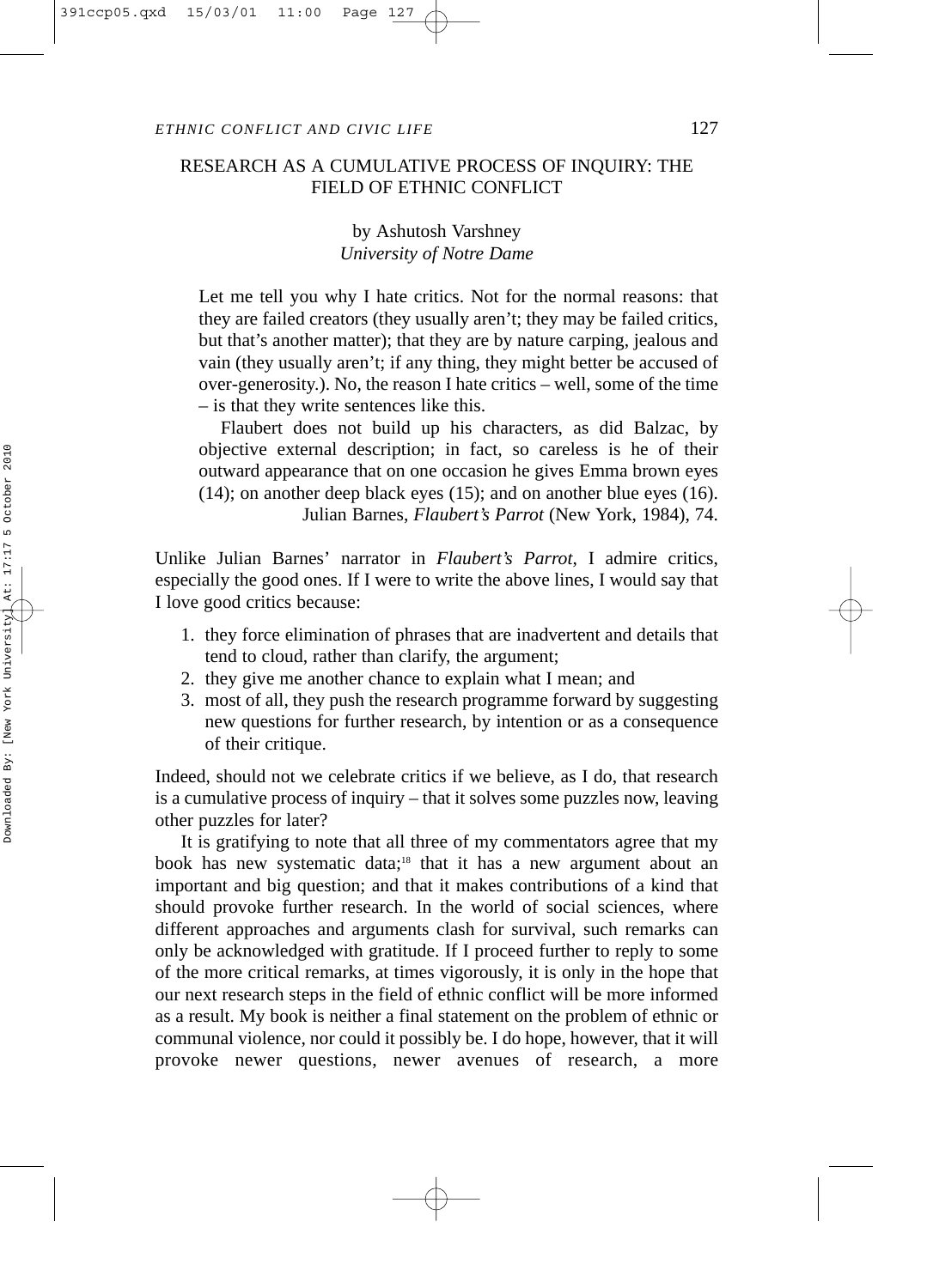comprehensive search for data, and a spirit of critical engagement. Many more books will be needed to sort out why there is so much ethnic or communal violence in the world, and even more importantly, why different communities in so many other places, despite violence around, continue to conduct their lives reasonably peacefully.

In their critical remarks, Chandra, Chhibber and Laitin have raised three kinds of concerns: are the data mustered for some claims, if not all, accurate? Given data, are some interpretations plausible? And is an overall theory of ethnic violence or peace provided? The third issue is far and away the most serious and ambitious. Let me start with it, for, once tackled, it will set the stage for a good discussion of the first two issues as well.

## *Deduction and Induction, or Deductive Microfoundations?*

David Laitin's critique is two-fold. The primary criticism is that my theorising 'lacks microfoundations', depending basically on induction and relying heavily on a macro-orientation. His secondary critique is that I 'unwittingly conflate two alternative theories': one based on civil society, another on cross-cutting cleavages. Chapters 10–12 of the book speak to the second point. I concentrate here on the first critique.

At the heart of Laitin's critique is the idea that theoretical work and causal explanations *require* microfoundations. Among the most creative scholars of ethnicity and ethnic conflict today, Laitin's research programme has been evolving, as all serious research programmes do. Though his earlier work was in a tradition not governed by the centrality of deductive methods, nor wedded to the idea that microfoundations are necessary for a good explanation, he has of late been moving in both directions.

I find myself in disagreement with Laitin's claim that our theories should be microfoundational, or they will be '*ad hoc*'. Consider some examples from economics, where the analytic value of microfoundations has been explored quite exhaustively. Philosophers of social science have also discussed the matter at some length,19 but I will rely on economics for two reasons. First, it is a field I know well, having done half of my research on the political economy of development.20 Second, economics, not philosophy, is the field which has basically inspired the attempts in political science to insist on microfoundations.<sup>21</sup>

To illustrate why microfoundations are not necessary to causal argumentation, let me select two kinds of problems from economics. Some questions in economics are of the following kind: why does currency devaluation sometimes lead to the opposite of what it is supposed to do – namely, redress the balance-of-payments gap? Others can take a different form: why did central planning fail, giving way to a market orientation in most countries that had centrally planned earlier?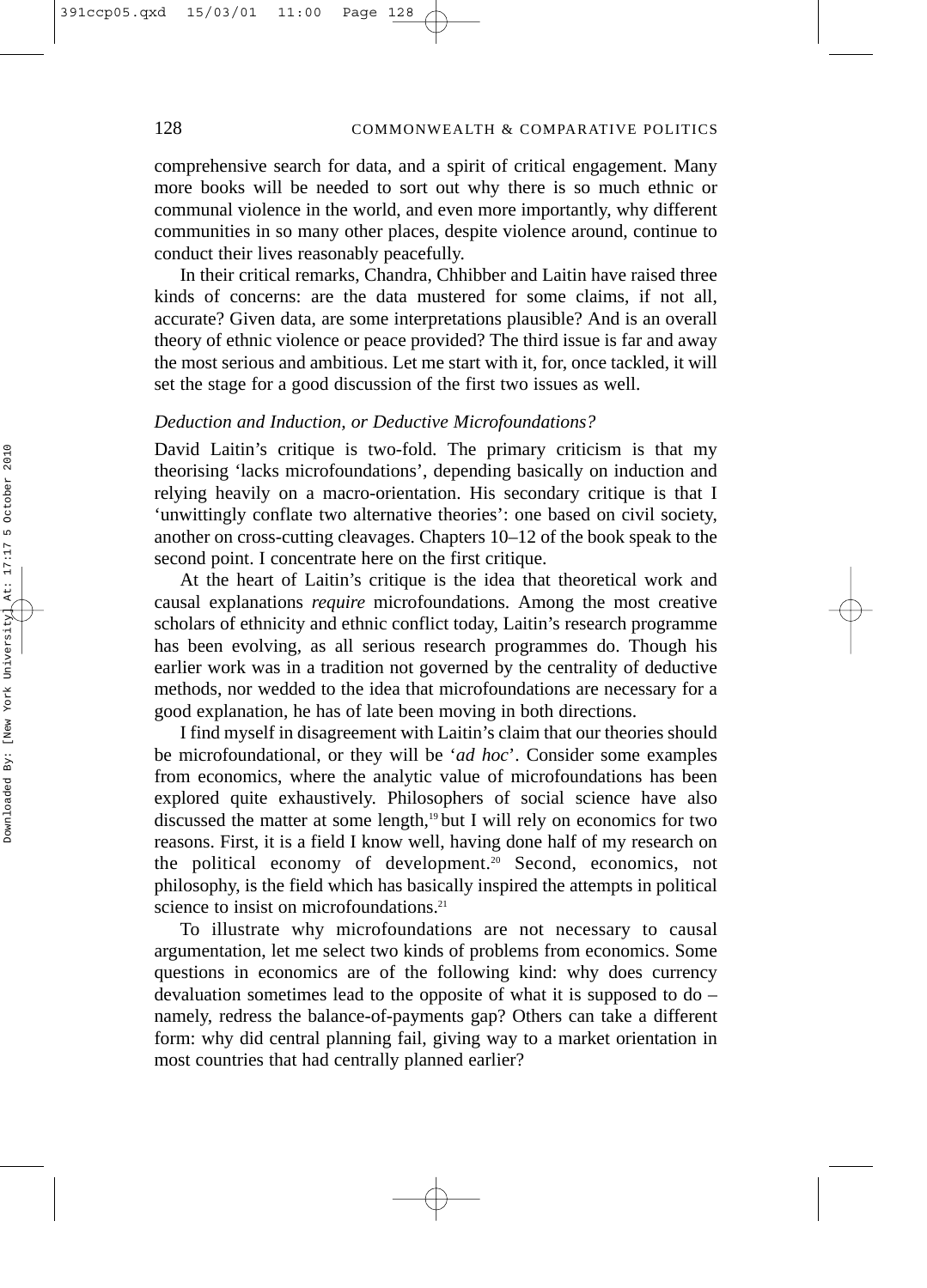A devaluation tends to make imports expensive and exports cheap and should, in principle, rectify a balance-of-payments crisis, which is indeed when devaluation is often recommended as a remedy. However, if the ratio of trade to GDP is high in an economy, or if some key imports (for example, food or oil) affect a lot of prices in the economy, devaluation can raise the overall price-level of the economy, making exports in turn expensive (via inflation) and nullifying the intended effect of devaluation on the balance of payments. That is why it is argued that, to avoid the effect of inflation on trade, devaluation and lowering of tariffs may have to be undertaken together. Stated differently, currency devaluation under import substituting industrialisation (ISI), which is premised upon high tariff walls, may create more problems than it can solve, if trade constitutes a high proportion of GDP, or a key commodity (such as oil, or food in developing countries) having economy-wide effects is imported in large quantities. In the causal explanation above, there is no need for microfoundations. It does not matter whether people, or firms, are self-seeking or altruistic. The macro-effect of devaluation works independently of micro-motives.

Consider now the second question: why did central planning fail? Following Janos Kornai, $2$  it is now widely accepted that central planning generated incentives for firms and individuals to cheat. The success of planning depended on the central planner clearly ascertaining the needs of the various industries, matching them on the input and output sides, and allocating a country's economic resources according to a socially rational plan. However, as shortages, for a whole variety of reasons, began to appear in centrally planned economies, firm managers would hoard inputs to reach their output targets, and also give an inflated report of their future needs to the central planner. As more and more firms cheated, it became impossible to obtain good information on the needs of the various sectors. As a consequence, there would often be a mismatch between inputs and outputs in the economy, and the central planner would find it impossible to allocate resources in a way that would allow their optimal use. Strategic (micro) behaviour on the part of firms and managers, thus, decimated central planning.

Microfoundations are critical to explaining why central planning failed, but not to why devaluation under ISI often led to inflation. For the former question, micro-motives constitute the foundation of the macro-result we observe, but for the latter, a *structural* explanation, relying on how trade/GDP ratio, or the weight of a key import in the overall price index, is enough to establish cause and effect.

For a moment, consider now the theoretical stance adopted by Amartya Sen, a seminal choice-theoretic scholar of modern times. As is well known, much of his work explores the microfoundations of economic behaviour,<sup>23</sup>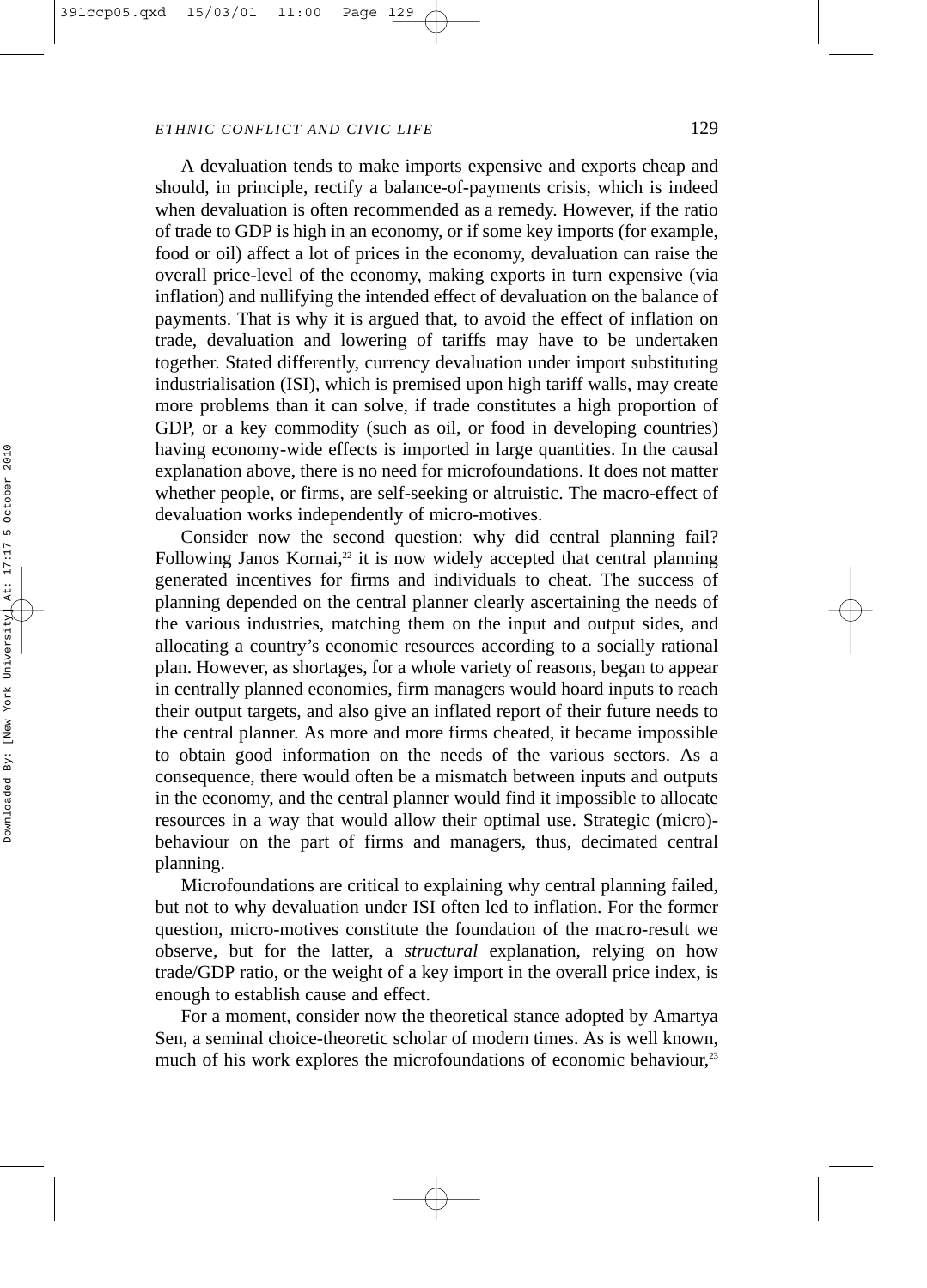but he has also dealt with questions of a different kind, such as why democracies have never had famines. Sen's answer does not begin with individuals, but concentrates on how some key institutions – the press, political parties and governments – operate and how information flows in a  $d$ emocracy.<sup>24</sup> The consequence of such institutional functionings and information flows is simply that a democratic government, which allowed famines to take place, would either not survive, a result that can be foretold *ex ante,* or would have to take action before a drought or flood turned into a famine*.*

Such examples of a question-specific method of inquiry, as opposed to a fundamental commitment to microfoundations, are available in the discipline of political science as well. In an attempt to explain why workers in advanced capitalist countries went for social democracy rather than a socialist revolution, as Marx had expected, Adam Przeworski sought to ground his explanation in the behavioural microfoundations of workers, suggesting that in the decision-making of workers a certain benefit here and now was better than a considerably greater but uncertain benefit in the distant future, for which, moreover, heavy costs might have to be paid for an indefinite length of intervening time.<sup>25</sup> More recently, however, Przeworski dealt with a different question: do democracies, as the standard theory starting from Lipset in 1959 has suggested, emerge as a consequence of economic development.<sup>26</sup> The answer is that democracies can emerge at any level of economic development, but once democracy is established the chances of its survival are greater if the country is richer. The analysis is in an inductive mode. It deals with two aggregate categories – development and democracy – and it is not presented in terms of microfoundations. Indeed, Przeworski, one of the earliest exponents of microfoundations in comparative politics, has explicitly argued that the search for microfoundations is basically a methodological stance, and he cannot give it primacy in an *a priori* fashion.<sup>27</sup>

Thus, whether microfoundations are necessary to a causal, or theoretical, explanation depends on the question we ask. A search for microfoundations is a methodological stance; it is not necessarily a theory. A theory establishes a cause-and-effect relationship between two sets of substantive phenomena. If microfoundations are necessary for a causal explanation, we need them in our theory; if not, we don't. The appropriateness of method depends on the nature of the problem.

### *Civic Engagement and Pluralist Human Motivations*

In light of the methodological considerations above, what can we say about whether the basic question asked in *Ethnic Conflict and Civic Life* requires provision of microfoundations? Two interconnected responses can be made.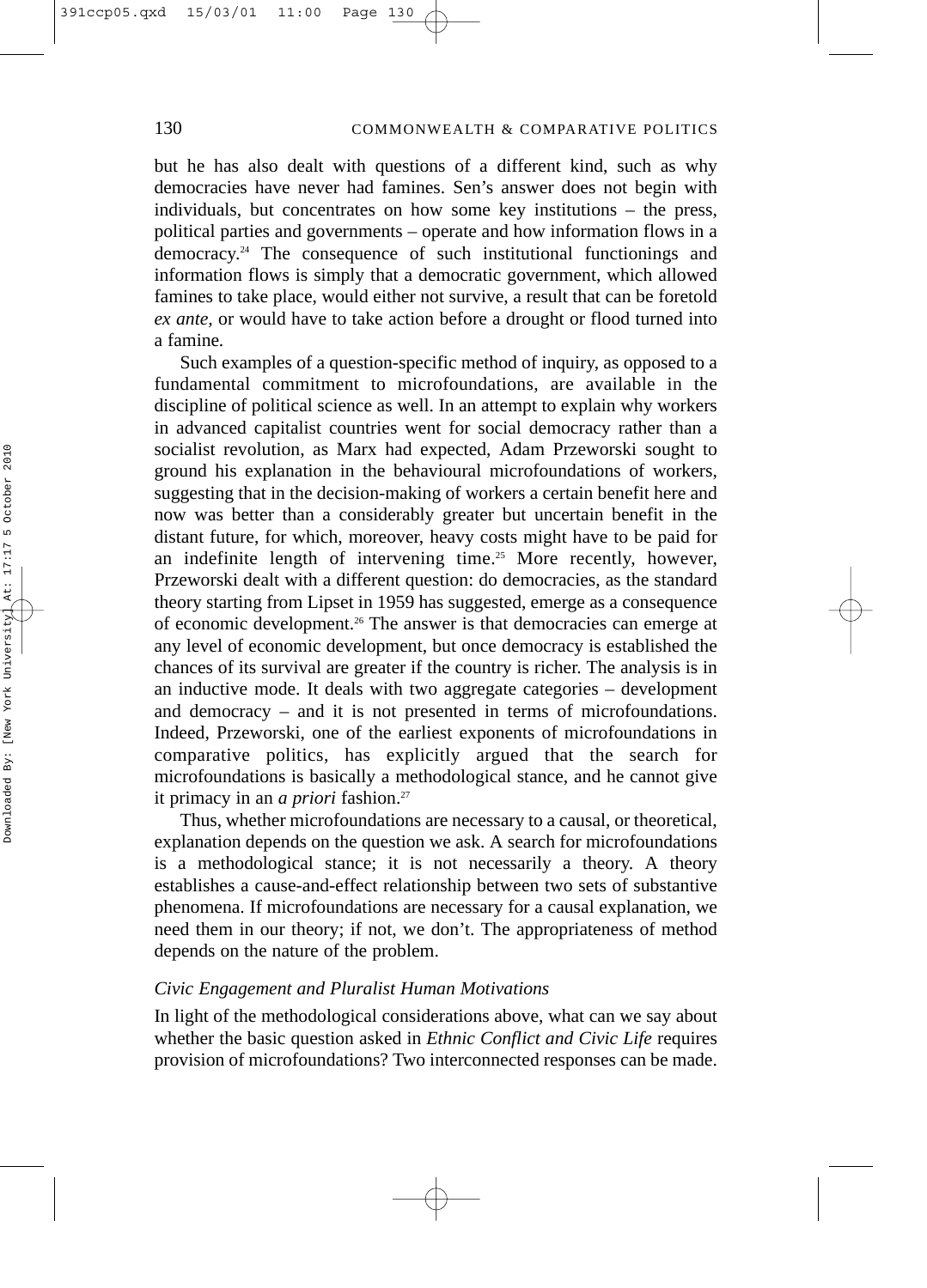I will first argue that, given what we observe on the ground, identification of microfoundations does not appear to be necessary; and second that Laitin's attempt at providing a game-theoretic model, while intellectually formidable, leaves much to be desired.

I do not, I might add, rule out the possibility that as Laitin's remarkable research programme proceeds further it may well be possible to come up with a better microfoundational model of ethnic violence, but we do not have it yet and its evolution and delineation, if possible at all, would have to fight against some serious intellectual odds listed below. In and of itself, the idea of microfoundations is not problematic. What is implausible is the belief that microfoundations for ethnic conflict and peace will either be necessarily found, or have been found, or the suggestion that all other theoretical stances, especially those relying heavily on empirical work and induction, are '*ad hoc*', as Laitin puts it. As I have argued elsewhere, good research will continue to require a combination of deductive and inductive methods; neither by itself will do.<sup>28</sup>

The question my book asks is: why are there such remarkable local variations in Hindu–Muslim violence? The answer it gives is that the variations in local civic life explain why some cities have Hindu–Muslim riots, and others do not. The key link is that people engaged with each other across ethnic or religious boundaries, especially in associations, define the local environment for politicians, and that environment constrains politicians and their henchmen, if they wish to use communal violence for electoral advantage. Riots and inter-ethnic associational engagement are strongly negatively correlated.

Laitin calls this explanation macro. I do not think the term macro can be used for the kind of explanation offered in the book. In macro-economics, macro factors – exchange rates, budget deficits, inflation, terms of trade and so on – tend to have economy-wide effects. My explanation is based on civic engagement, which is very local in character, not system-wide. Indeed, one of the central claims of the book is that there is something irreducibly local about civil society and its character and texture tend to vary locally. Civil society, in other words, is not a variable like exchange rates, which, once changed, affect the entire traded sector of a country's economy. It would be more precise to say that my explanation is pitched at the intermediate level. It is neither macro nor micro.

Why did I not reduce the explanation further to a parsimonious microfoundation – to individual motivations, either of a altruistic or a selfinterest kind? Empirically, I found a whole variety of motivations at work in the field. Some associations or organisations that resist attempts at communal violence do so for fear their members would be hurt by a communal split; others do so because they are ideologically committed to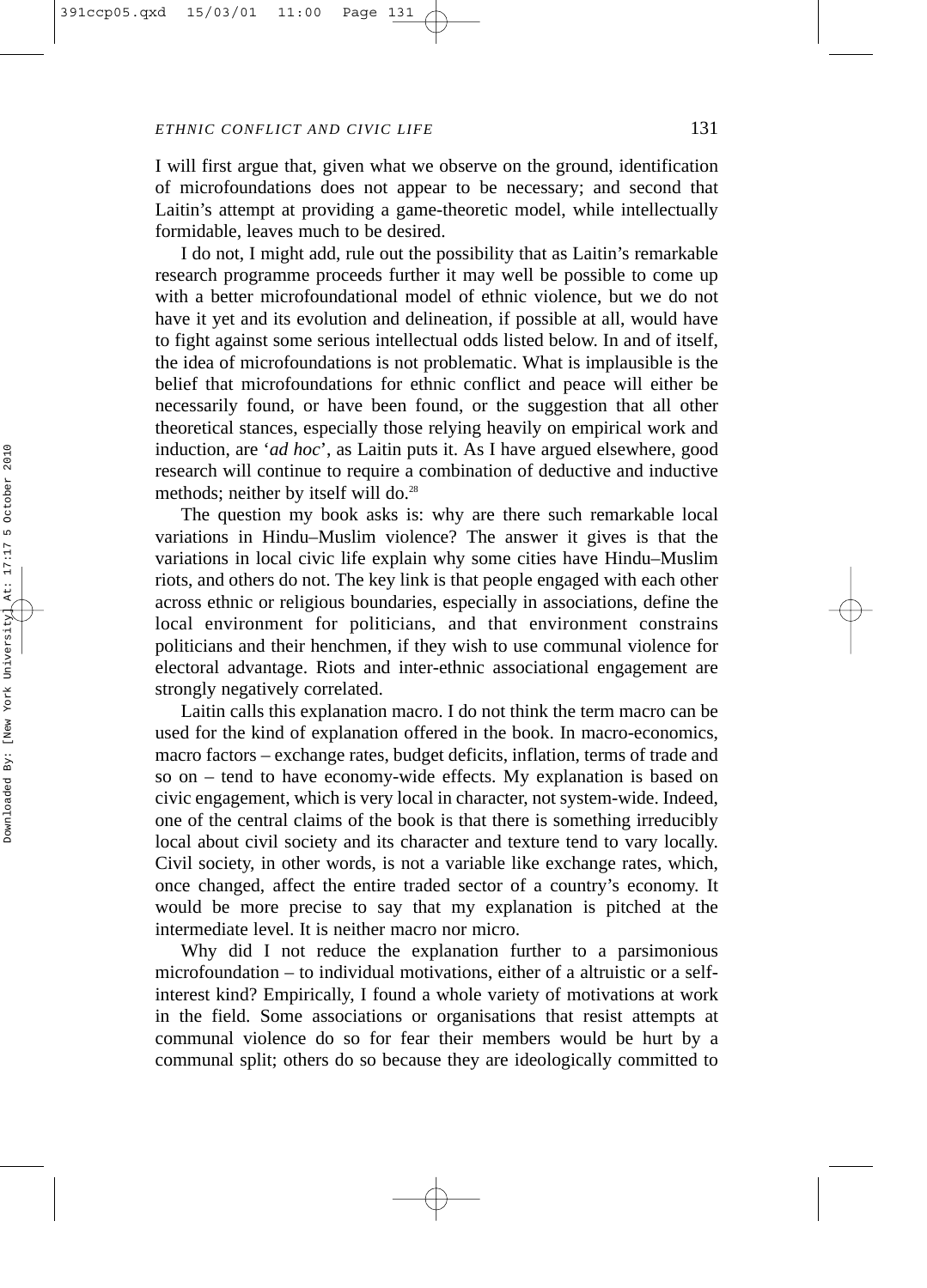class-based, caste-based or interreligious politics and opposed to politics that seeks to divide Hindus and Muslims. My empirical research suggests that several motivations – self interest, collective interest, long-run ideological visions, norms – are involved in the functioning of associations. Business associations may be driven by the self-interest of businessmen who constitute them, but social and educational institutions – the NGOs, the schools, 'homespun' (*khadi*) organisations, reading libraries, prohibition societies, linguistic societies promoting the use of vernaculars – as well as some political parties and trade unions, if not all, can often be driven by ideals and norms.

Let me give a concrete example. When Indians joined the national movement against British rule in the 1920s and responded to Gandhi's call for mass mobilisation, a transformative moment, identified in my book as inaugurating India's associational order, emerged in the nation's public space. Joining the movement in the 1920s, as opposed to the late 1940s, entailed serious risks, including incarceration, injury, even death, and not simply opportunity costs measured in terms of the value of the time lost in organising and mobilising. Moreover, the rewards were far off in the future. *Ex ante*, no one knew how long the battle for freedom was going to be, or whether there would be a chance at all of enjoying power. Thus, while Indians who joined the national movement in the 1940s could be said to be pragmatic and self-interested, for it was sensible to be on the side of the likely victors, those whose involvement began in the 1920s and early 1930s took huge risks at the level of individual and family welfare.

To illustrate the enormity of risks, let us briefly discuss India's civil disobedience movement, especially by the famous Salt March in 1930. British rulers had the monopoly over the making and selling of salt. Trying to use a symbol which even the poorest and illiterate masses would understand, Mahatma Gandhi argued that the British insulted Indians by not allowing them to make something as basic as salt in their own country. He then led a non-violent mobilisation, broke the law, and was later arrested. The protest continued. The pre-agreed form of protest *inter alia* required (i) making salt in British factories near the sea, and (ii) not resorting to retaliatory violence even if the British used force. An American journalist gave the following eye-witness account of the early phase of the movement:

The salt deposits were surrounded by ditches filled with water and guarded by four hundred native ... police in khaki shorts and brown turbans. Half a dozen British officials commanded them. The police carried ... five-foot clubs tipped with steel. Inside the stockade twenty five native riflemen were drawn up.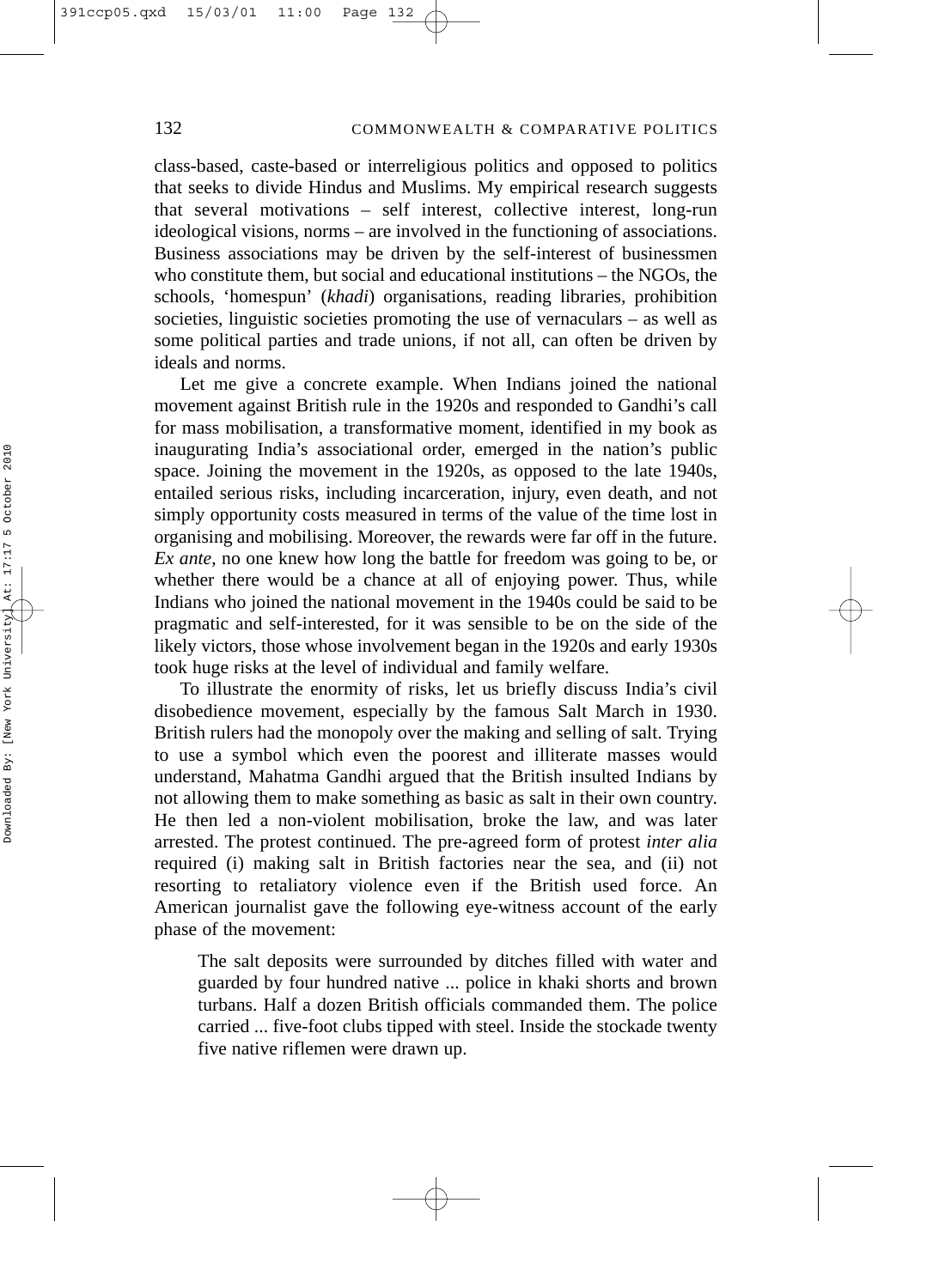In complete silence, the Gandhi men drew up and halted a hundred yards from the stockade. A picked column advanced from the crowd, waded the ditches, and approached the barbed-wire stockade. ... Police officials ordered the marchers to disperse. ... The column silently ignored the warning and slowly walked forward. ...

Suddenly, at a word of command, scores of ... police rushed upon the advancing marchers and rained blows on their heads with their steel-shod clubs (*lathis*). Not one of the marchers even raised an arm to fend off the blows. They went down like tenpins. From where I stood I heard the sickening whacks of the clubs on unprotected skulls.

... In two or three minutes the ground was quilted with bodies. ... The survivors without breaking ranks silently and doggedly marched on until struck down. ... Then another column formed while the leaders pleaded with them to retain self-control. They marched slowly toward the police. Although every one knew that within a few minutes he would be beaten down, perhaps killed, I could detect no signs of wavering or fear. ... The marchers simply walked forward until struck down. There were no outcries, only groans after they fell.

... I went back to the temporary hospital to examine the wounded. They lay in rows on the bare ground in the shade of an open, palmthatched shed. I counted 320 injured, many still insensible with fractured skulls, others writhing in agony.<sup>29</sup>

The description above suggests a high degree of commitment to a larger cause and a sense of dignity in individual and collective conduct, rather than self-interest.

Consider now the analytic implications of a pluralism of motivations. Even though in my empirical account, says Laitin, 'ideological beliefs of certain politicians motivated them to take great personal risks to cauterize violence', 'ideological beliefs', he notes, 'play no role in the theoretical model'. Indeed, they do not, for my explanatory strategy does not rely on the omnipresence of self-interest. I find evidence of many motivations in communal and anti-communal politics – self interest, commitment to group interest, ideology, social visions, emotions – and I do not see the need to focus unremittingly on self-interest, only to be surprised by the presence of deep ideology in many political actors. What is important for my explanation is not that any one of these motivations predominates decisionmaking, but that given the presence of intercommunal associational ties, a variety of motivations can lead to interpersonal trust among members of the association; and associational resistance to the possibility of communal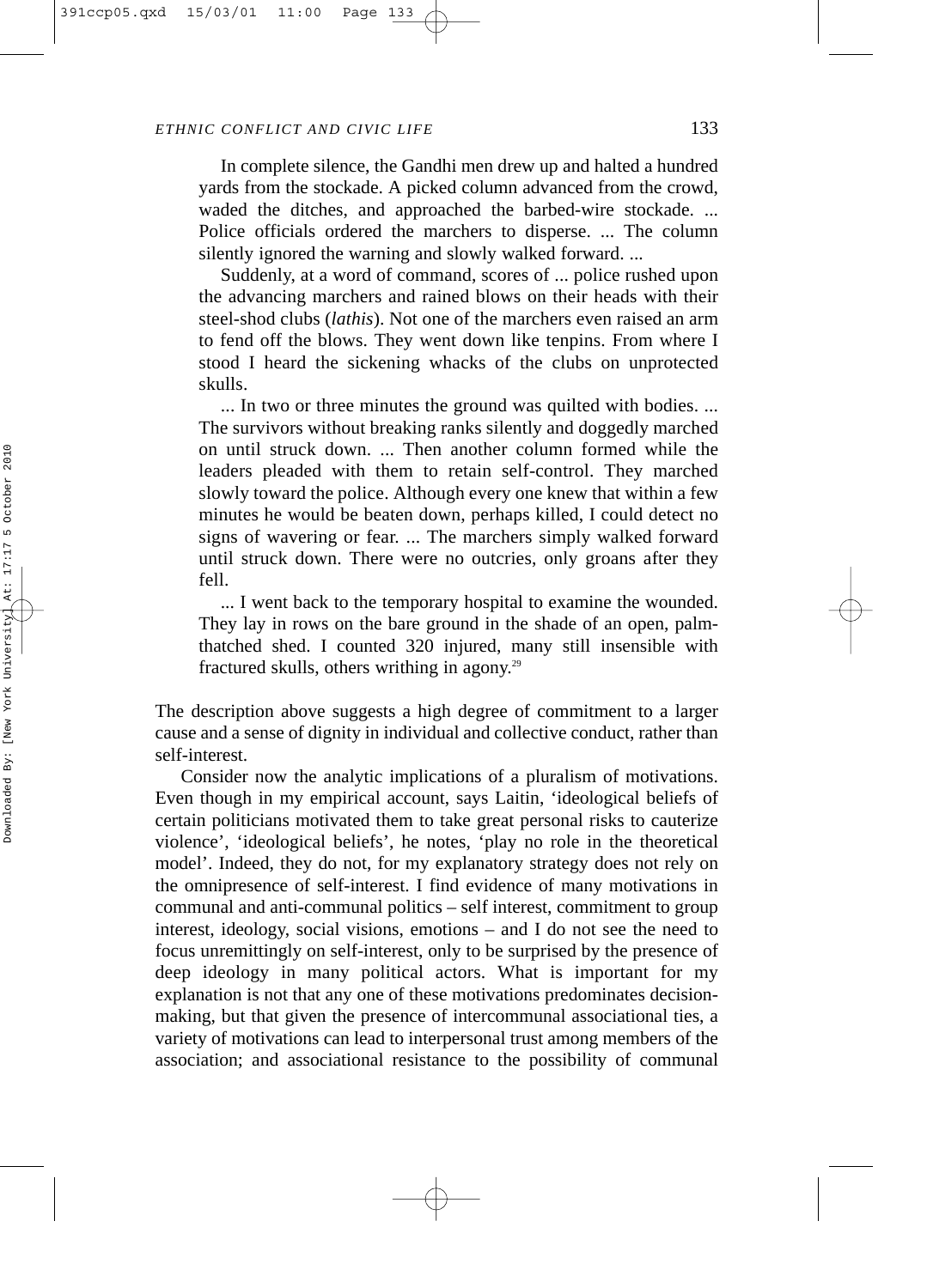violence can result from such trust.<sup>30</sup> Interpersonal trust can emerge for all sorts of reasons: self-interest connecting people in repeated interactions, a shared ideology, a shared commitment to a group or nation, a shared interest in films, sports and profession.

If I do not find evidence of rampant self-seeking but of a pluralism of motivations, I am not required to solve problems such as follows: 'why anyone ... would pay ... a heavy personal cost for intervention when it is cheaper to free ride on others' interventions'. This problem is a methodological artefact; it is not a puzzle to explore in an analytical framework not driven by a self-interest assumption. It would suffice to say that some people find free-riding immoral, and even those who do not have moral objections to free-riding may not actually free-ride, for, as is wellknown even within rational choice theory, they may suffer from 'weakness of will'; and, moreover, if getting caught, or escaping undetected, is radically uncertain, they may not be sure whether it is rational or irrational to free-ride.<sup>31</sup> In the non-philosophical literature on rationality, too much has been presumptively made of the rationality of free-riding, despite evidence that even when we leave aside moral issues, which may bother those who believe in acting out of commitment,<sup>32</sup> it may not make sense to free-ride even on rational grounds.

Lest I should be misunderstood, let me make it clear that I am not making an argument against parsimony. As a matter of fact, I do have an analytic bias in favour of parsimony. All I wish to state is that parsimony depends solely neither on demonstrating microfoundations, nor on showing that only self-interest should be seen as constituting the sole microfoundation of human action. Just as a parsimonious explanation of the relationship between devaluation and inflation, or the relationship between democracy and economic development, does not depend on establishing microfoundations, the relationship between civic engagement and ethnic peace can also be explained parsimoniously by simply explaining how the presence of intercommunal associations has a likely effect, irrespective of whether self-interest or ideological belief sustains these associations or organisations. The trust that forms in associational life – due to selfinterested, group-motivated or ideological interaction – allows people to come together in times of tension to protect their many neighborhoods, or resist the depredations of those political entrepreneurs who would benefit from communal riots. The very fact that vibrant civic associations locally exist make an effect likely, if not entirely certain*. Demonstrating that effect parsimoniously does not depend on one kind of motivation, but on stating the link clearly and economically without giving up the pluralism empirically discovered.*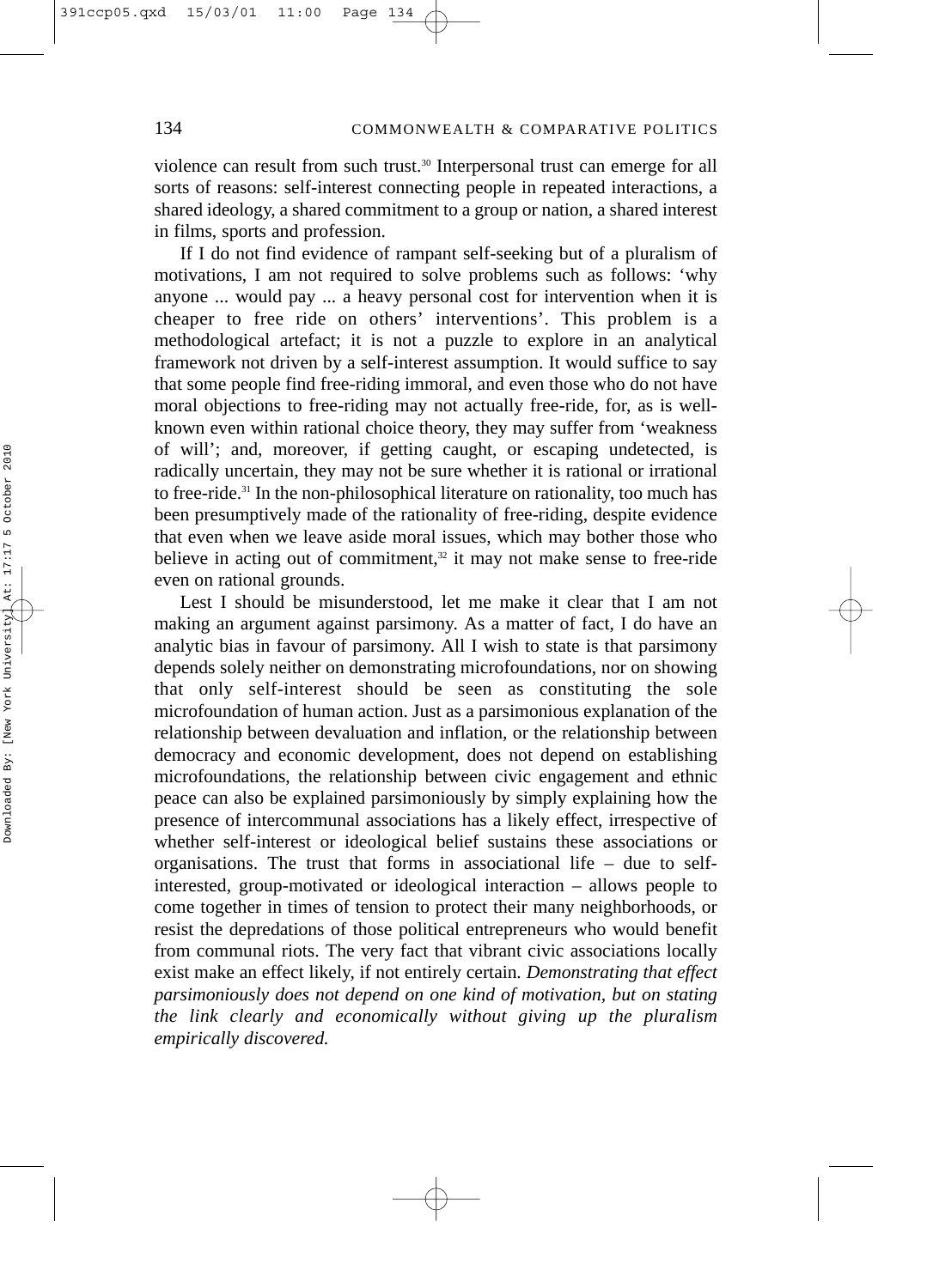### *Do Aggregate Entities Have Preferences?*

Let us now look at the model Laitin proposes by adding microfoundations to my explanation about civic engagement. He constructs two three-person games. The three players are politicians, rioters and the members of civil society (MCS). He does admit that his assumption of perfect information may be 'wildly unrealistic'. But that is not the only problem. Consider two other serious issues.

First, the term politicians, one of the designated players, stands for 'government officials, party leaders and their agents, police'. Second, civic organisations have been represented by a unitary actor as well, the so-called MCS.

A serious problem undermines the potential value of such simplification (not simplification *per se,* which may be necessary for parsimony). How can politicians and MCS *as aggregates* be said to have preferences? In rational choice theory, to which Laitin subscribes, only individuals have preferences, not aggregate entities. One of its basic premises is that there is a fundamental distinction between individual and aggregate group interest, hence a collective action problems exists. Beyond individuals, only firms or corporations are supposed to act like individual entities, for under the rigorous constraints of a market they would be left behind if they did not pay attention to the bottom line.

That is why in microeconomics, both firms and individuals can equally legitimately be units of analysis. But the same assumption is not made with respect to other aggregate entities. Rather, while examining the behaviour of larger entities like industries or sectors as a whole, it is shown how individual, or firm, preferences might aggregate. In a similar vein, Elster has recently argued that 'to be taken seriously, any account that imputes goaloriented behavior to aggregate entities has to come up with some reason why we should expect consistency in their behavior'.<sup>33</sup> Are politicians like firms or like industries? Is MCS an individual or a collective entity? If it is the latter in each case, we need a statement about aggregation of the preferences of the politicians and MCSs. Theoretically, it will not do to give all politicians the same preferences.

Empirically, too, it is clear to me that we have different kinds of politicians. In India, some like the Hindu nationalists are – often – committed to Hindu–Muslim polarisation; others like the caste-based or Marxist politicians are entirely opposed to it. One can make the classification a little more complex, but this elementary contrast itself throws doubt on the validity of constructing one of the players the way Laitin has. And if one can hardly justify putting such contrasting political preferences in one entity called politicians, how does one legitimately add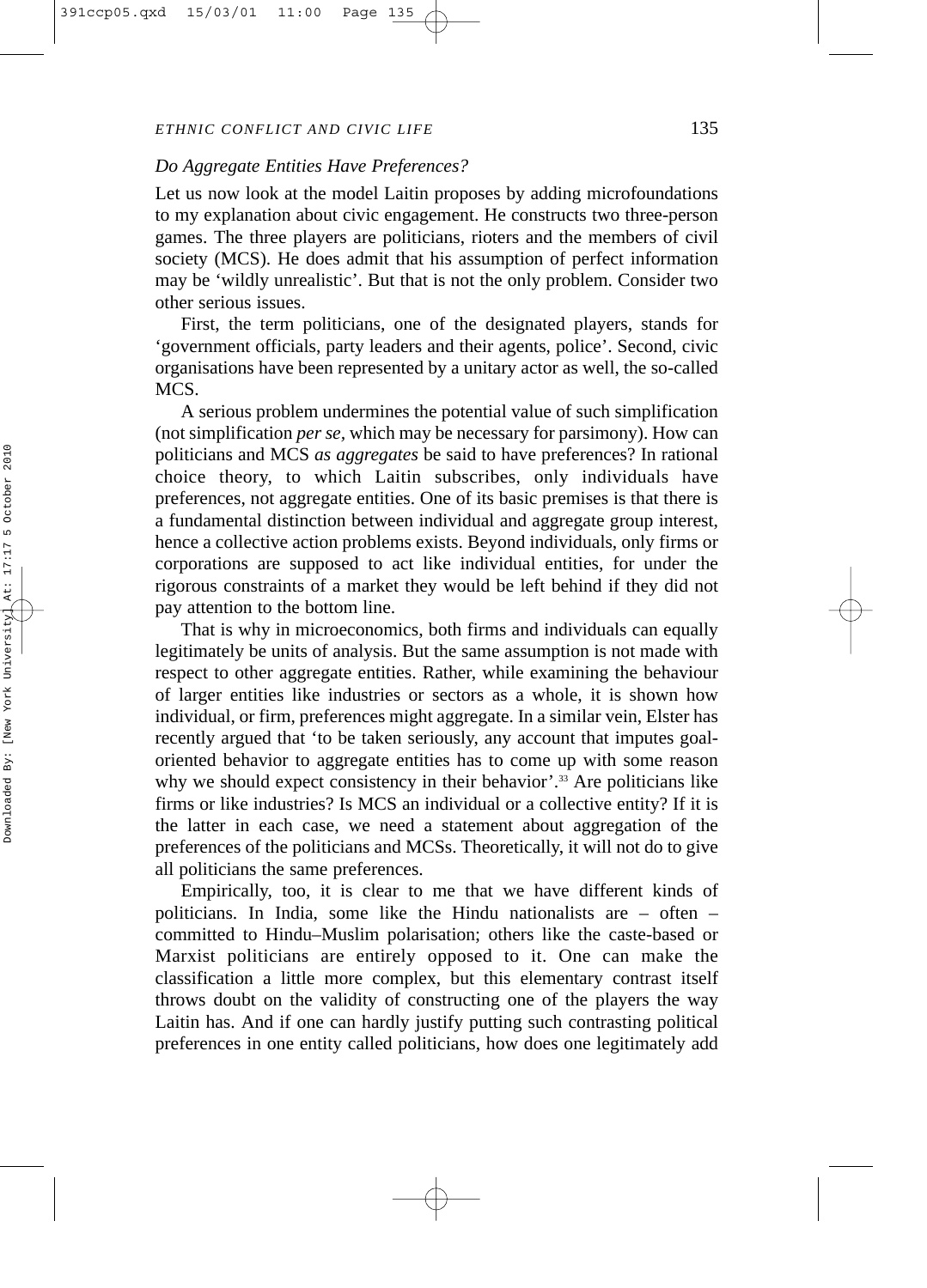'government officials' (meaning presumably bureaucrats) and 'police' also in this category? How does such parsimony help us? The inevitable key question is: are there game-theoretic models that can work with pluralism of motivations?<sup>34</sup> If there are, we will be greatly enlightened by game theory.

In the field of ethnicity, there are few like Laitin who are by now systematically pinning faith in, and working relentlessly with, game-theoretic models. Some of the breakthroughs are indeed likely to be of seminal value. For example, the idea of 'self policing' that Laitin and Fearon have gametheoretically proposed as an agent of ethnic peace is likely to be precious in further research.<sup>35</sup> Laitin should see the problems posed above as challenges. Perhaps in future he can come up with models that are parsimonious in a way that can address the central problems of these models: namely, accommodating a pluralism of motivations, especially the non-rational ones.

# *Economic Interdependence versus Civic Associations*

Chandra suggests that my argument supports a narrower interpretation of what generates peace. It is economic interdependence between Hindus and Muslims, not civic engagement, that forces Hindu and Muslim politicians to moderate their strategies, and where such economic interdependence is missing they choose extremist strategies for electoral advantage, which in turn leads to violence.

This is a selective retrieval of the argument, and it needs to be corrected. Take the three peaceful cities. Two of them – Lucknow and Surat – are indeed marked by economic interdependence. In Lucknow, Hindu entrepreneurs and Muslim workers have developed a vertical, though a symbiotic, relationship in a key sector of the local economy, and in Surat, Hindu and Muslim businessmen are horizontally linked.

However, the third city and two more cases discussed in the book – Ahmedabad, which was peaceful until 1969 (and became riot-prone after that); and the town of Bhiwandi, discussed in the concluding chapter – give an account of civic linkages that are not primarily economic. Calicut is a city of 'joiners', and organisations ranging from business groups to reading clubs, from political parties to trade unions, from popular theatre to popular science movements bring Hindus and Muslims together. And as discussed in the final chapter, in Bhiwandi, a previously riot-prone town, riots were prevented between 1989 and 1993, the worst period of Hindu–Muslim tensions since India's partition, by neighbourhood-level social, not economic, associations, painstakingly created by the police chief of the city.

But it is the city of Ahmedabad which should be by far the most troubling for Chandra's retrieval of economic linkages as primary. Ahmedabad's Muslims have not been businessmen on the whole. Like so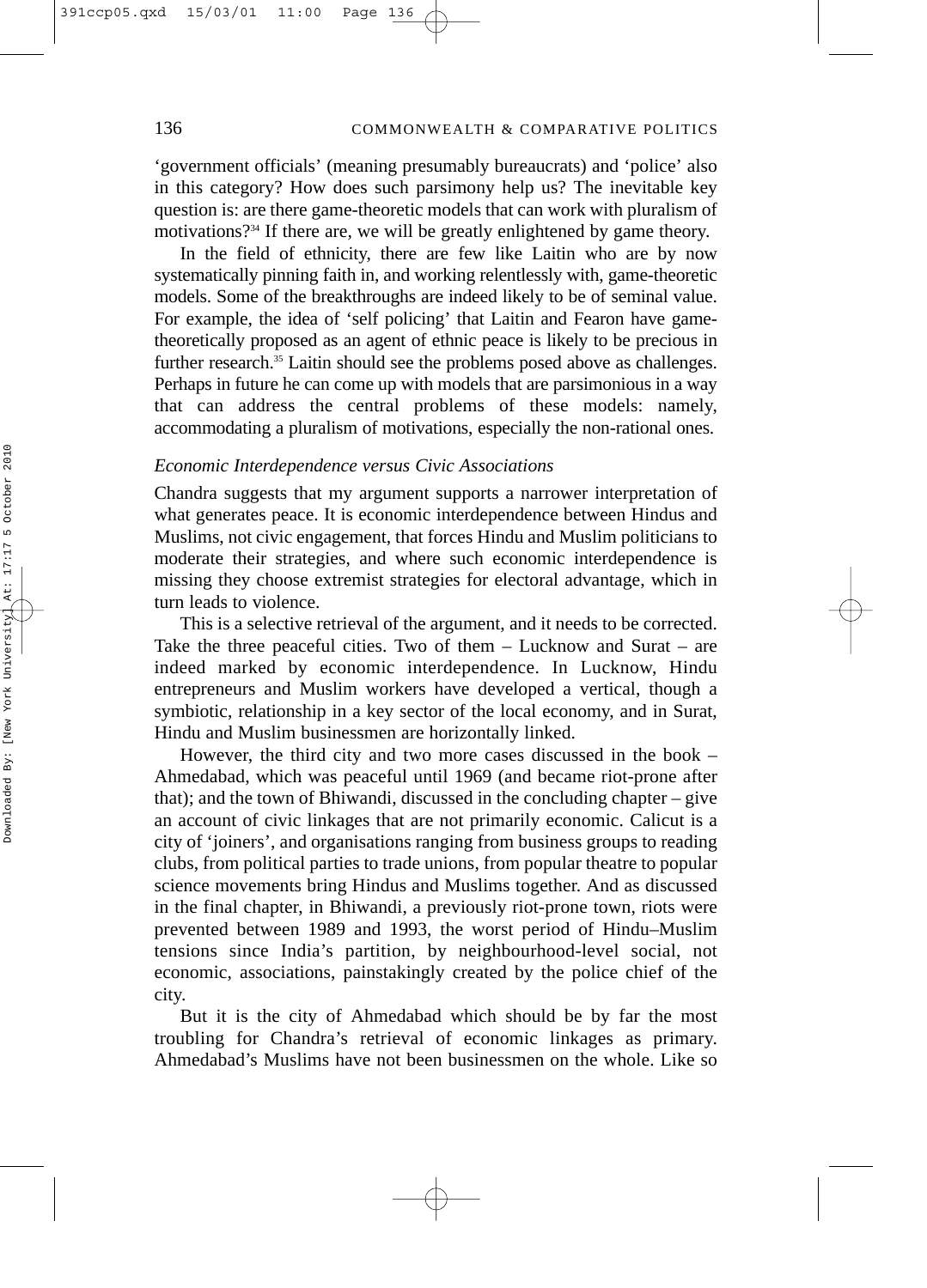many Northern cities and unlike the city of Surat, which has traditionally had Muslim business classes, Ahmedabad's Muslims were either courtbased aristocrats, or poor weavers and workers. In the famous Ahmedabad Millowners Association, there was only one Muslim businessman – and that too for a limited period in the first two decades of the twentieth century.

Rather than business integration, it is India's most famous and a legendary trade union, a whole host of Gandhian social institutions, such as homespun societies, and educational institutions, such as schools and colleges, and the widely recognised organisational strength of Congress Party that brought the communities together. Ahmedabad was the home of India's biggest political figure of the century, Mahatma Gandhi. It came closest in the first half of this century to the civic vision of Gandhi. But even Gandhi could not invent economic interdependence if there were no Muslim industrialists and all millowners were Hindu. An all-Hindu industrialist association contributed to peace not because it had Muslim representation but because it was driven by Gandhian ideology and gave freely to educational and social institutions set up by Gandhi. These institutions contributed to the Hindu–Muslim civic integration of the city; the integration in the economic sphere was largely absent.

Chandra's economic reconstruction of my argument, however, does raise a serious issue for future research. Is it the case that economic networks last longer than other civic networks? The trade union, Congress Party and social and educational institutions, after all, did decline in Ahmedabad in the 1950s and 1960s, and when the 1969 shock came, the city degenerated into a horrific blood-bath, a pattern repeated since then. On the other hand, despite the decline of all of these institutions, Surat's business networks were able to keep the old city quiet, even when the shanty towns burned in 1992–93. Similarly, Lucknow's symbiotic industrial structure has expanded in the last few decades.

Is it that political parties, unions and other institutions can be associated with the origins of civic linkages, but are unable to sustain them without economic networks? Testing this hypothesis will require a very different research design than the one employed in the book, but it is possible to make a distinction between the origins and sustenance of civic networks, and also to come to the conclusion, if the empirical evidence so demands, that all kinds of networks can bring communities into being, but the economic ones last the longest. This hypothesis is not what my book sought to test, so its research design does not permit any firm conclusions, but future research may well do so. Indeed, once we have established the value of civil society in general, it would be natural to disaggregate it and seek finer causal relationships.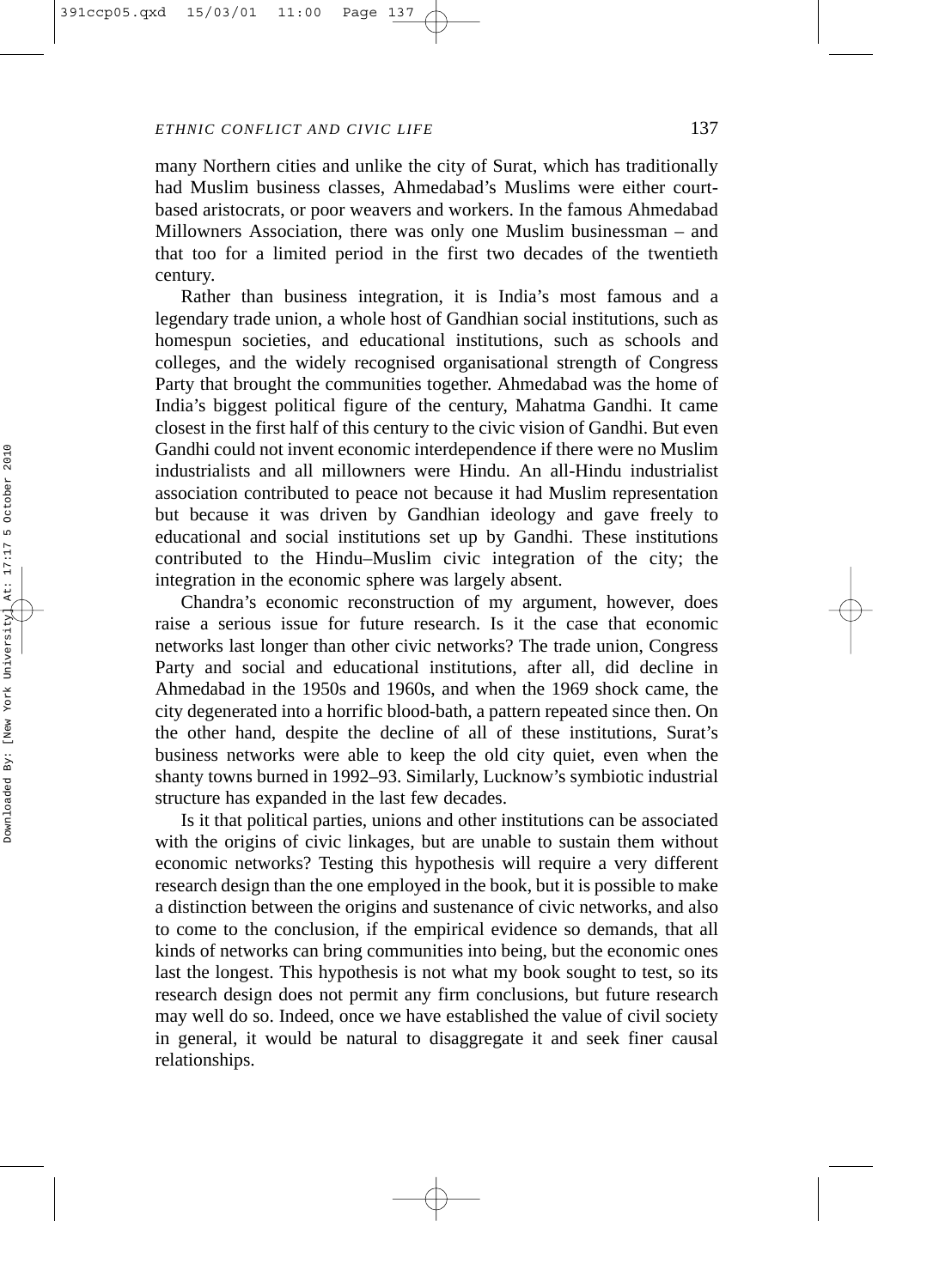## *Did the Congress Party Bring Communities Together?*

Chandra suggests that the Congress Party was primarily a 'Hindu organization indistinguishable in its composition from the Hindu nationalist BJP'. Chhibber has doubts about the vibrancy of the Congress Party, even between the 1930s and 1950s, but he does concede that it quite possibly allowed Hindu and Muslims elites, if not the masses, to come together in several parts of India.

So how does one judge the impact of the Congress Party on Hindu–Muslim relations? How important was its role in integrating Hindus and Muslims in the past, if not today? The controversy over this issue cannot be settled on the basis of numbers alone. To my knowledge, at no point, now or in the 1920s, when Congress Party first took to mass politics and started developing organisational units all over the country, were reliable national or aggregate membership statistics put together by any scholar or party organisation. Nor is it clear that local data about membership are precise, or available in a usable form. Chhibber's belief in the document that puts the Congress Party membership in 1958 at 58,000 may be as far off the mark as any other attempt at aggregate precision.

Basically, given how membership records were kept in the Congress Party, it is implausible to claim statistical exactitude on the size of membership, or its composition. However, empirical reasonableness with respect to many cities and regions is certainly possible, and it may be enough for sound reasoning. In the 1970s and 1980s, the Nehru Memorial Museum collected oral histories about the Congress Party, based on detailed testimony given by leaders who were involved in the freedom movement in the 1930s and 1940s, some going along with the Congress Party and some in opposition to it but fighting nonetheless for India's freedom. In addition, there are also detailed accounts by scholars for the 1950s and 1960s. These materials can form the basis for sound locally based reasoning, but not for arguments about aggregate data.

Chandra cites Paul Brass against my claims to say that the Congress Party was like the Hindu nationalist BJP in the state of Uttar Pradesh (UP). Whether or not that has happened in recent years, it is a massive overstatement for the entire historical period since the rise of the Congress as a mass organisation. Brass studied only five districts in UP, and those districts were not selected according to a methodological principle that would permit state-level generalisations. There are two UP cities, the peaceful Lucknow and the riot-prone Aligarh, among my six case studies. Of the two, Brass studied the Congress Party in only Aligarh, and our conclusions are also similar. Both of us argue that the Congress Party was unable to bring Hindus and Muslims together in Aligarh. For Lucknow,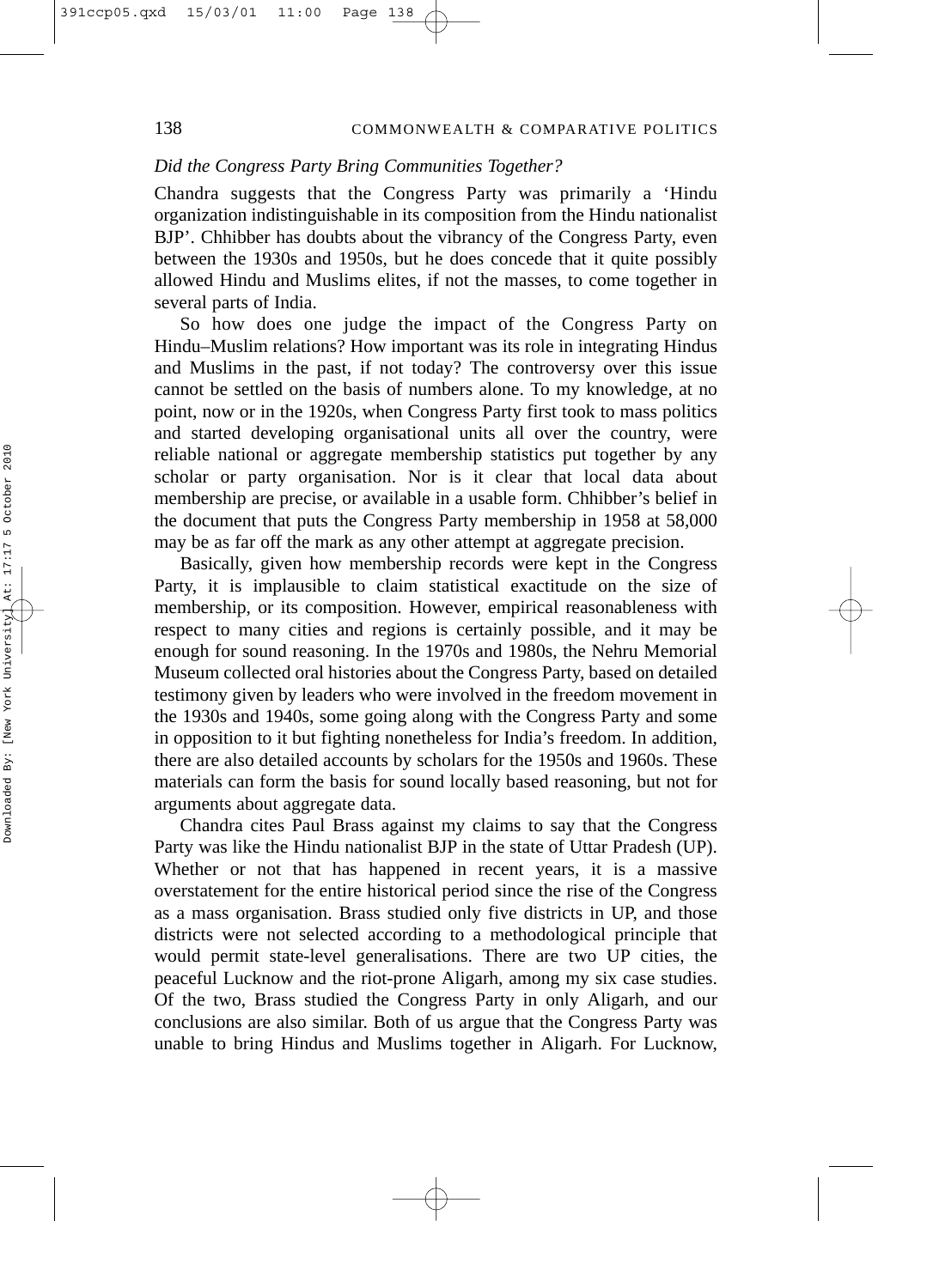however, one cannot rely on Brass, for he did not study the party in that city or district. Hard or reliable data in a time-series on party membership are not available for Lucknow, but my detailed interviews with the local political actors of the time – of all shades and opinions – lead me to conclude that the Congress Party in Lucknow enjoyed substantial Hindu as well as Muslim support – in the decades before and after independence. Part of the reason simply was that Shia–Sunni divisions made intra-Muslim cleavages much more central to Lucknow's city politics than a Hindu–Muslim cleavage. Due to an acute Shia–Sunni contestation, Hindu–Muslim integration was objectively easier in Lucknow than in many other cities.

Similarly, studies by Weiner, several oral histories available at the Nehru Memorial Library, and other materials suggest that Gujarat was, *beyond doubt*, the centre of organisational strength for the Congress Party, especially, though not only, because two of the greatest Congress leaders of this century, Gandhi and Patel, hailed from the state and were actively involved in party-building there. By the 1960s, however, it is also clear on the basis of available materials that organisational decay had set in, making the Congress Party no longer as capable of mass and citizen action as it was before independence.

Thus, even though precise data are not available, city-level research would suggest that instead of generalising about the Congress Party at the national level and arguing that its integrative project was an empty slogan, it is best to view it as a party that had local variations in its organisational vibrancy and integrative strength. Once we do so, we can also see why its capacity and/or willingness to bring Hindus and Muslims together differed in different parts of the country. Whatever one may say of the Congress Party on other questions, country-level and, in some cases, even state-level generalisations may be hard to justify on its organisational and ideological strength.

## *Concluding Remarks*

While I am unable to agree with some of the criticisms of commentators, I hope to have demonstrated that some other arguments made by them are intellectually highly valuable and will undoubtedly take the agenda of future research forward. Especially productive would be two avenues of inquiry. First, can game-theoretic models in future accommodate a plurality of human motivations? Second, is it the case that while all kinds of associations and organisations may be able to integrate different ethnic or religious groups, only the economic organisations can sustain integration over a long period? As research on ethnic conflict proceeds further, answers to these questions will allow us to fill some important gaps in our collective knowledge.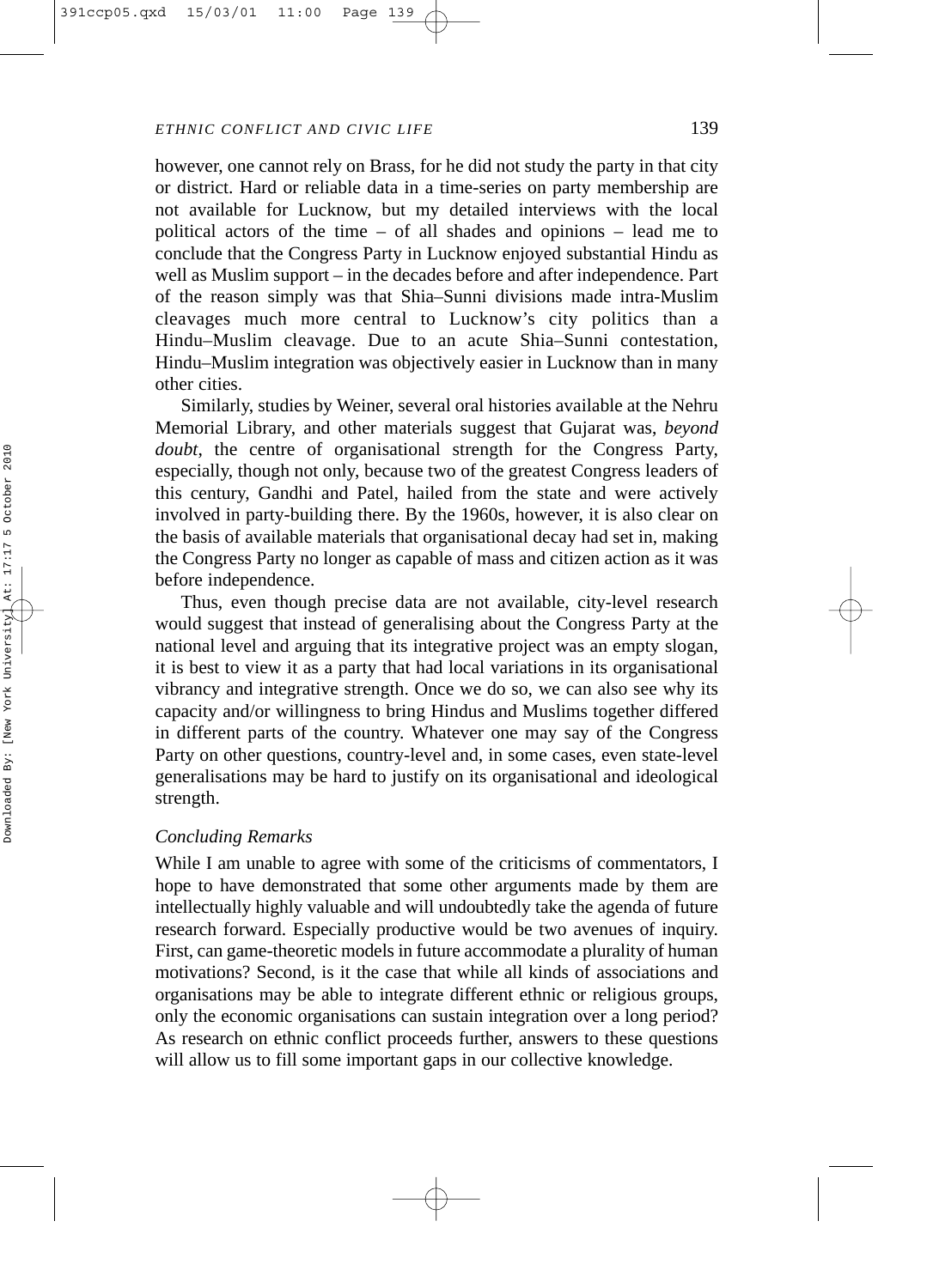#### **NOTES**

- 1. Historical evidence supports Varshney's conjecture. See, e.g., T. Wright, 'The Politics of Muslim Sectarian Conflict in India', *Journal of South Asian and Middle Eastern Studies* (Spring 1980), 67–73.
- 2. P. Brass, *Theft of an Idol* (Princeton: Princeton University Press, 1997).
- 3. S. Wilkinson, 'The Electoral Incentives for Ethnic Violence: Hindu–Muslim Riots in India' (Paper prepared for delivery at the Annual Meeting of the American Political Science Association, Boston, MA, 1998).
- 4. J. Fearon, 'Commitment Problems and the Spread of Ethnic Conflict', in D. Lake and D. Rothchild (eds.), *The International Spread of Ethnic Conflict* (Princeton: Princeton University Press, 1998).
- 5. B. Posen, 'The Security Dilemma and Ethnic Conflict', in Michael E. Brown (ed.), *Ethnic Conflict and International Security* (Princeton: Princeton University Press, 1993).
- 6. R. Bates, R. Figueiredo Jr. and B. Weingast. 'The Politics of Interpretation: Rationality, Culture and Transition', *Politics and Society*, 26/4 (1998), 603–42.
- 7. Brass, *Theft of an Idol*, 284.
- 8. Wilkinson, 'The Electoral Incentives'.
- 9. Brass himself would object to this portrayal of his argument in the vocabulary of traditional social science. His intention in *Theft of an Idol* is not to construct an objective theory explaining ethnic violence, but to demonstrate that such a theory cannot be constructed. However, despite this intention, his argument looks suspiciously like traditional social science.
- 10. See, for instance, P. Brass, *Factional Politics in an Indian State* (Berkeley: University of California Press, 1965); B. Graham, *Hindu Nationalism and Indian Politics* (Cambridge: Cambridge University Press, 1990).
- 11. M. Weiner, *Party Building in a New Nation: The Indian National Congress* (Chicago: University of Chicago Press, 1967), 108.
- 12. Calculated from Table 11 in ibid., 120.
- 13. Social and educational institutions are also said to play a role but neither their form nor their actual role is as clearly delineated as that of the Congress Party, business associations, and trade unions. I will focus most of my remarks on the role played by political parties and business associations in fostering communal peace.
- 14. In this review I shall attempt to place the argument offered in *Ethnic Conflict and Civic Life* within the sets of questions outlined above. Setting up the questions in such a manner is merely a heuristic device and the distinctions imposed are often not so watertight. Consequently, and solely in the spirit of raising some issues for further discussion, this review takes some liberties with the text.
- 15. Distinguishing thin and thick notions of trust is important because there is some debate over the role played by business associations. R. Hunt, 'Business Associations and the Small Manufacturing Sector', *International Journal of Comparative Sociology*, 21/2 (1980), 254–67, notes that small business associations were controlled by small cliques that and members of these associations did not identify with them. M. Namjoshi and B. Sabade, *Chambers of Commerce in India* (Bombay: Asia Publishing House, 1967), make a similar argument about Chambers of Commerce.
- 16. This emphasis on the Congress Party is appropriate because the party is presented by Varshney as a key formulator of civicness. The Congress Party's organisational decay is used to explain the transition from communal peace to communal violence (a transition that Varshney suggests is vital to 'proving' his theory).
- 17. That the Congress was a patronage machine is widely accepted (Brass, *Factional Politics* ; Weiner, *Party Building*; J. Manor, 'Karnataka: Caste, Class, Dominance and Politics in a Cohesive Society', in F. Frankel and M. Rao (eds.), *Dominance and State Power in Modern India*, Vol.1 (Delhi: Oxford University Press, 1981); A. Kohli, *Democracy and Discontent* (Cambridge: Cambridge University Press, 1990); S. Mitra, *Power, Protest and Participation* (London: Routledge, 1992).
- 18. Collected in collaboration with Steven Wilkinson, formerly my junior colleague at the